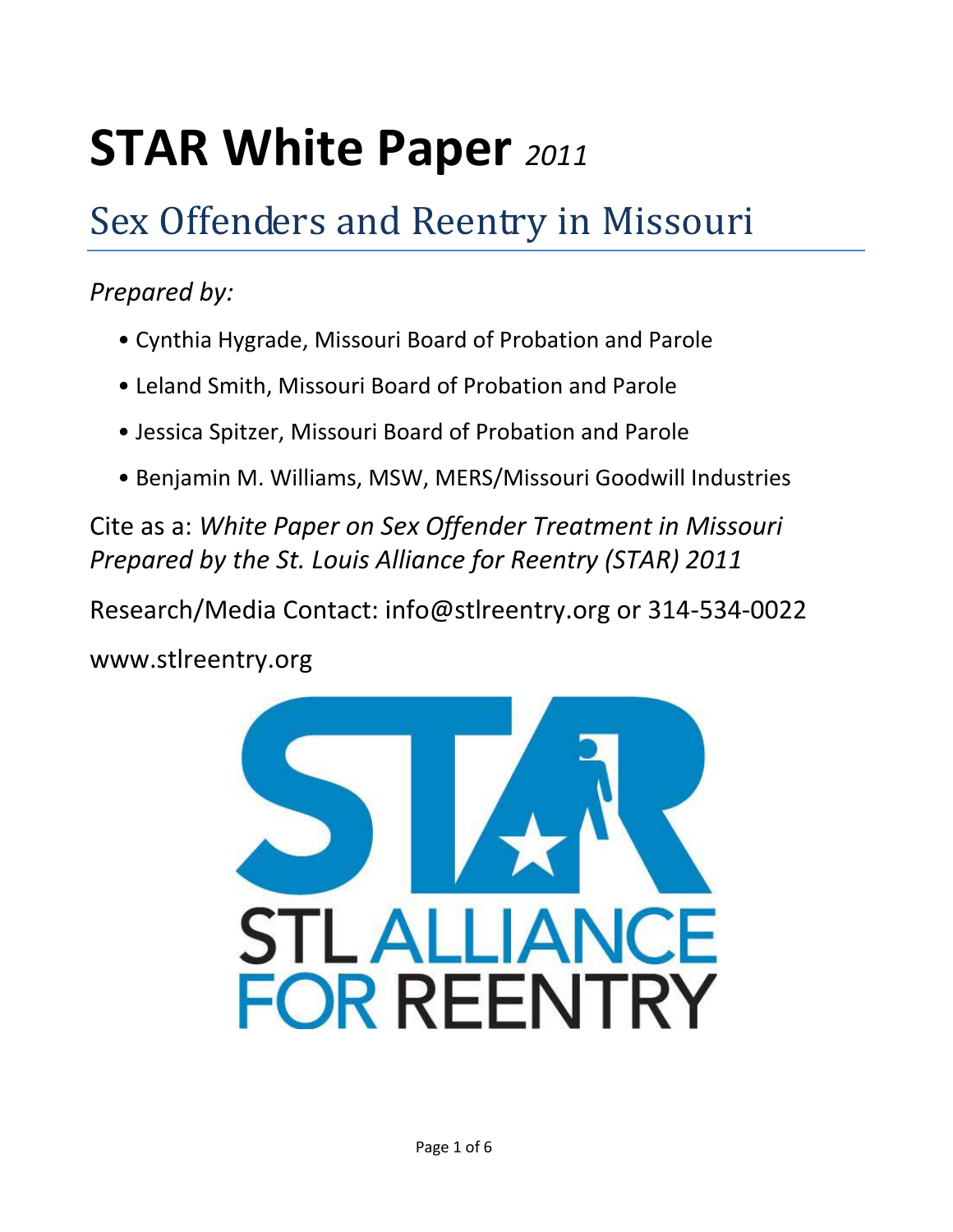*St. Louis Alliance for Reentry (STAR) White Paper Sex Offenders and Reentry (State of Missouri) 2011*



*This paper is one of a series completed by STAR. Other papers on a variety of ex-offender topics may be accessed at [www.stlreentry.org](http://www.stlreentry.org/).* 

## **SEX OFFENDERS AND REENTRY**

**Sexual Abuse is defined as** "unwanted sexual contact between two or more adults or two or more minors; any sexual contact between an adult and a minor; any unwanted sexual contact initiated by a youth toward an adult; or sexual contact between two minors with a significant age difference between them. Sex crimes can involve physical contact (e.g. unwanted sexual touching) or no physical contact (e.g. Internet crimes)". $1$ 

**There is no such thing as a "typical" sex offender.<sup>2</sup> Sex offenders represent a diverse group of** offenders in racial background, income, and educational attainment.<sup>3</sup> They vary in gender, age, marital status, and prior criminal record including history of sexual and non-sexual offenses.<sup>4</sup>

#### **Myths and Facts About Sex Offenders**

**"Myth**: Most sexual assaults are committed by strangers.

**FACT:** Most sexual assaults are committed by someone known to the victim or the victim's family, regardless whether the victim is a child or an adult."<sup>5</sup> According to a 1998 National Violence Against Women Survey, 76% of women who reported being raped were victimized by a date, live-in partner, or a current or former husband.<sup>6</sup>

**"Myth:** Most sex offenders reoffend

**FACT:** … Reoffense rates vary among different types of sex offenders and are related to specific characteristics of the offender and the offense." $7$ 

In their lifetime, approximately 40% - 45% of untreated sexual offenders will sexually reoffend. This is a significantly lower rate compared to other types of violent offenders.<sup>8</sup> One

 $\overline{a}$ 

<sup>&</sup>lt;sup>1</sup> CSOM. (2008). *Fact Sheet: What You Need to Know About Sex Offenders*. Center for Effective Public Policy.

<sup>2</sup> CSOM. (2008). *Fact Sheet: What You Need to Know About Sex Offenders*. Center for Effective Public Policy.

<sup>3</sup> The Association for the Treatment of Sexual Abusers. (2001). *Ten Things You Should Know About Sex Offenders and Treatment*.

<sup>4</sup> CSOM. (2008). *Fact Sheet: What You Need to Know About Sex Offenders*. Center for Effective Public Policy.

<sup>5</sup> CSOM (2000). *Myths and Facts about Sex Offenders*.

<sup>6</sup> Tjaden, P. and Thoennes, N. (1998). *Prevalence, Incidence, and Consequences of Violence Against Women: Findings from the National Violence Against Women Survey*. U.S. Department of Justice, National Institute of Justice (Washington, DC).

<sup>7</sup> CSOM (2000). *Myths and Facts about Sex Offenders*.

<sup>8</sup> The Association for the Treatment of Sexual Abusers. (2001). *Ten Things You Should Know About Sex Offenders and Treatment*.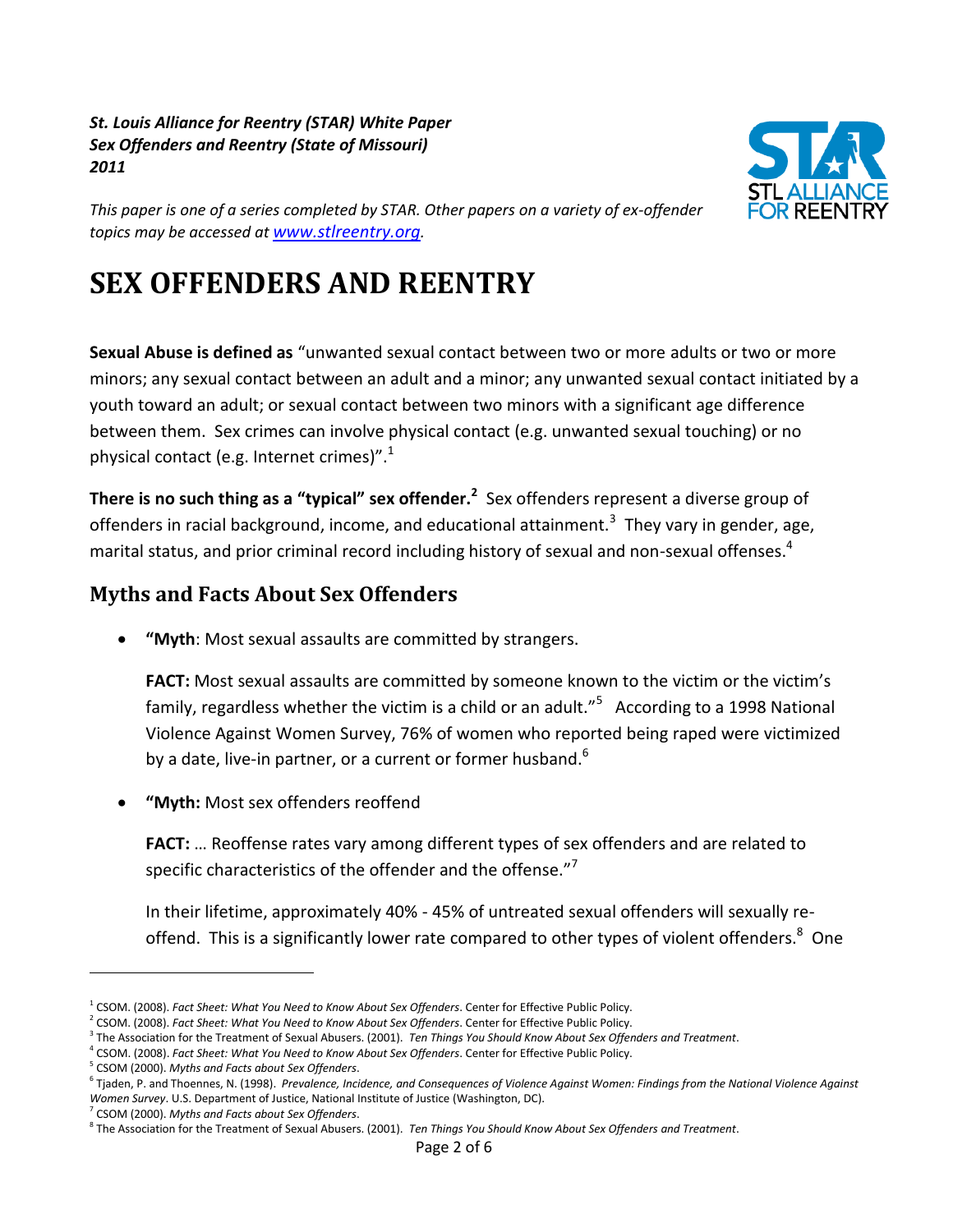analysis found that of those reconvicted, child molesters had a higher reconviction rate for non-sex offenses (37%) than for sexual offenses (13%), while rapists also had a higher reconviction rate for non-sexual offenses (46%) than for sexual offenses (19%) over a five year period.<sup>9</sup> A 1995 study found reconviction rates for child molesters and rapists to be approximately 20% and 23%, respectively.<sup>10</sup>

"**Myth**: Sexual offenses rates are higher than ever and continue to climb.

FACT: Despite the increased publicity about sexual crimes, the actual rate of reported sexual assault has decreased slightly in recent years."<sup>11</sup>

 "**Myth**: The cost of treating and managing sex offenders in the community is too high – they belong behind bars.

**FACT:** One year of intensive supervision and treatment can range in cost between \$5000 and \$15,000 per offender, depending on treatment modality. The average cost of incarcerating an offender is significantly higher, approximately \$22,000 per year, excluding treatment costs."<sup>12</sup>

#### **Supervision of Sex Offenders in Missouri**

In fiscal year 2010, St. Louis City and St. Louis County were the second and third highest sentencing counties in Missouri for sex offenses, representing 20.6% of state-wide sentences. In 2010, 15.4% of incarcerated individuals in the Missouri Department of Corrections were sex offenders, totaling 4,870. In that year, Missouri released 952 incarcerated sex offenders to the community.<sup>13</sup>

**The "Containment Model",** promoted by the National Institute of Justice, is utilized by employing a triangle of supervision, monitoring, and treatment. Supervision is provided by trained Probation and Parole officers, assessment and treatment is attained through state "approved providers", while monitoring is implemented with polygraph examinations and drug and alcohol testing. <sup>14</sup> As a cohesive team, supervision officers, treatment providers, and polygraph examiners promote accountability and ensure victim safety by effectively "containing" sex offenders.<sup>15</sup>

**Special conditions and specialized caseloads** are used to manage sex offenders in the community. Special conditions placed on sex offenders include restrictions on contact with

 $\overline{a}$ 

<sup>9</sup> Hanson, R. and Bussiere, M. (1998). "Predicting Relapse: A Meta-Analysis of Sexual Offender Recidivism Studies." *Journal of Consulting and Clinical Psychology* 66: 348-364.

<sup>10</sup> Quinsey, V., Rice, M., and Harris, G. (1995). "Actuarial Prediction of Sexual Recidivism." *Journal of Interpersonal Violence* 10: 85-105.

<sup>11</sup> CSOM (2000). *Myths and Facts about Sex Offenders*.

<sup>12</sup> CSOM (2000). *Myths and Facts about Sex Offenders*.

<sup>&</sup>lt;sup>13</sup> Lomabardi, G. (2010). A Profile of the Institutional and Supervised Offender Population on June 30, 2010. Missouri Department of Corrections, 21-72.

<sup>14</sup> Missouri Department of Corrections, Division of Offender Rehabilitative Services (2010). *Overview of Community Sex Offender Treatment*. <sup>15</sup> CSOM (2007). *The Comprehensive Assessment Protocol: A Systemwide Review of Adult and Juvenile Sex Offender Management Strategies*. U.S.

Department of Justice, Office of Justice Programs.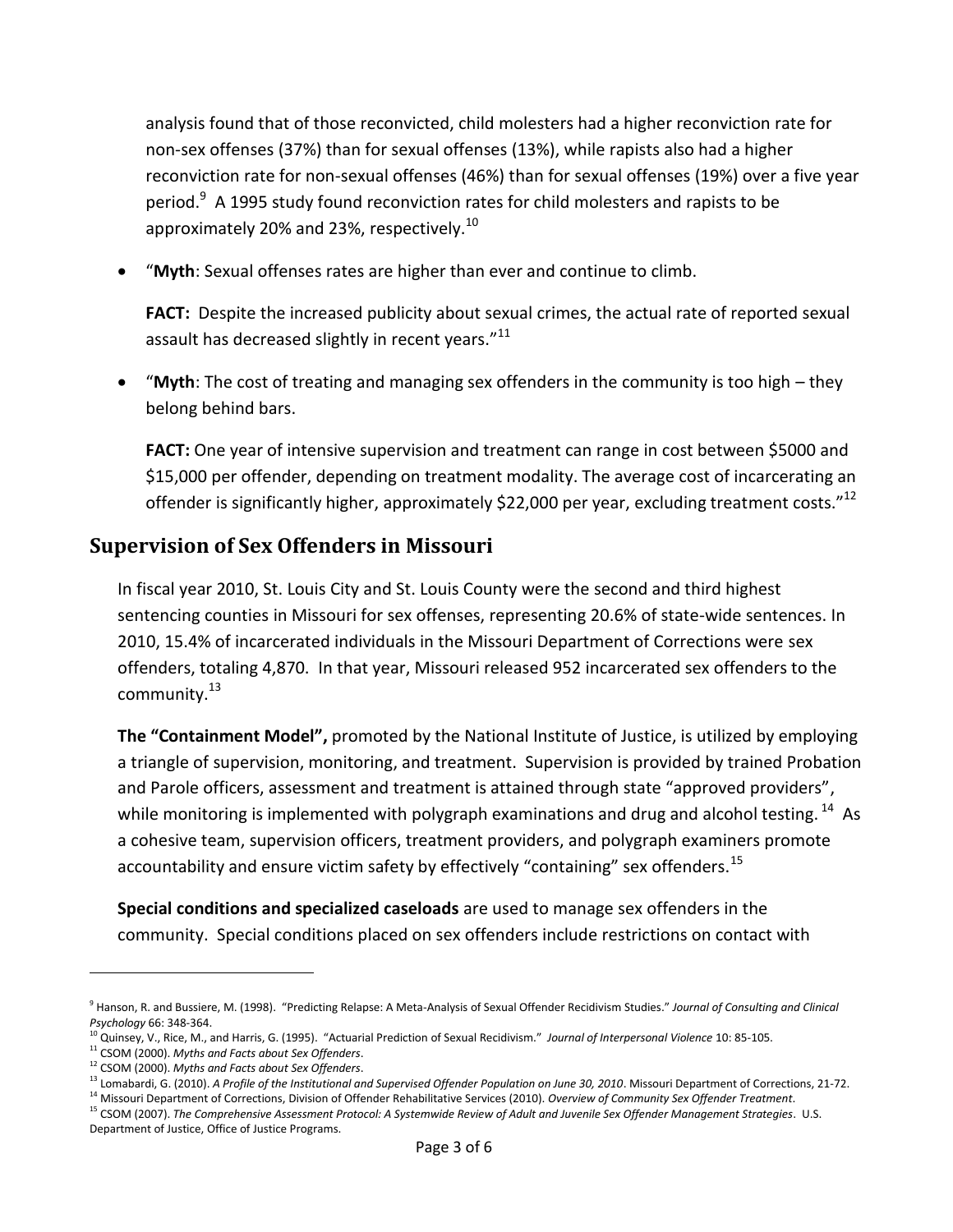victims and minors, sex offender-specific treatment, restricted Internet access, abstaining from alcohol or drugs, restrictions on places of residency and employment, and restricted movement within the community and across state lines. $^{16}$  Specialized caseloads ensure that sex offenders are supervised intensively and increase department consistency.<sup>17</sup> Specialized caseloads afford officers the expertise to assess and address the unique risks and needs of sex offenders.<sup>18</sup>

**Sex offender treatment** in the State of Missouri is facilitated by "approved providers" who are "professional mental health clinicians…who have specialized experience and training in the treatment of sexual abusers."<sup>19</sup> Current treatment utilizes cognitive-behavioral techniques to teach the control of thoughts and behaviors.<sup>20</sup> For sex offenders, this research-supported technique assists in the identification of specific thoughts that led to engagement in sex offending behaviors, while guiding them toward healthy alternatives through the use of skill-building, modeling, practice, and reinforcement.<sup>21</sup>

#### **The Containment Model and Collaboration**

The Containment Model emphasizes victim and community safety, interagency collaboration, sex offender-specific containment strategies, and consistent public policies.<sup>22</sup> This approach promotes public safety by holding sex offenders more accountable for their behavior.<sup>23</sup> As sex offending behavior is characterized by secrecy, deception, and manipulation, those involved must continually share information and work together to evaluate the offender's progress.<sup>24</sup>

The literature on sex offender supervision recommends officers and case managers work closely with providers, members of community support networks, victim advocates and others. Through collaboration, this network supports offenders in maintaining a positive lifestyle, adhering to the requirements of supervision, and avoiding high risk situations and behaviors, ideally intervening at the occurrence of problem behaviors and communicating identified concerns.<sup>25</sup> Information exchanged should also include medical or mental health concerns, current case management, and reentry plans. By recognizing the value of meaningful partnerships and diverse perspectives, those involved can convey a unified message about sex offender accountability, public safety, and prevention of sexual victimization while minimizing the duplication of efforts and maximizing

 $\ddot{\phantom{a}}$ 

<sup>&</sup>lt;sup>16</sup> Missouri Department of Corrections (2007). Rules and Regulations Governing the Conditions of Probation, Parole, and Conditional Release for Sex *Offenders.* MBRR-262.

<sup>17</sup> Lane Council of Governments. (2003). *Managing Sex Offenders in the Community: A National Overview, 2003*.

<sup>18</sup> CSOM (2007). *The Comprehensive Assessment Protocol: A Systemwide Review of Adult and Juvenile Sex Offender Management Strategies*. U.S. Department of Justice, Office of Justice Programs.

<sup>19</sup> Missouri Department of Corrections, Division of Offender Rehabilitative Services (2010). *Overview of Community Sex Offender Treatment*.

<sup>20</sup> The Association for the Treatment of Sexual Abusers. (2001). *Ten Things You Should Know About Sex Offenders and Treatment*.

<sup>&</sup>lt;sup>21</sup> CSOM. (2008). *Twenty Strategies for Advancing Sex Offender Management in Your Jurisdiction*. U.S. Department of Justice, Office of Justice Programs.

<sup>22</sup> English, K., Pullen, S., & Jones, L. (1996). *Managing adult sex offenders: A Containment Approach.* American Probation and Parole Association. <sup>23</sup> Missouri Department of Corrections, Division of Offender Rehabilitative Services (2010). *Overview of Community Sex Offender Treatment*.

<sup>24</sup> Lane Council of Governments. (2003). *Managing Sex Offenders in the Community: A National Overview, 2003*.

<sup>25</sup> CSOM (2007). *The Comprehensive Assessment Protocol: A Systemwide Review of Adult and Juvenile Sex Offender Management Strategies*. U.S. Department of Justice, Office of Justice Programs.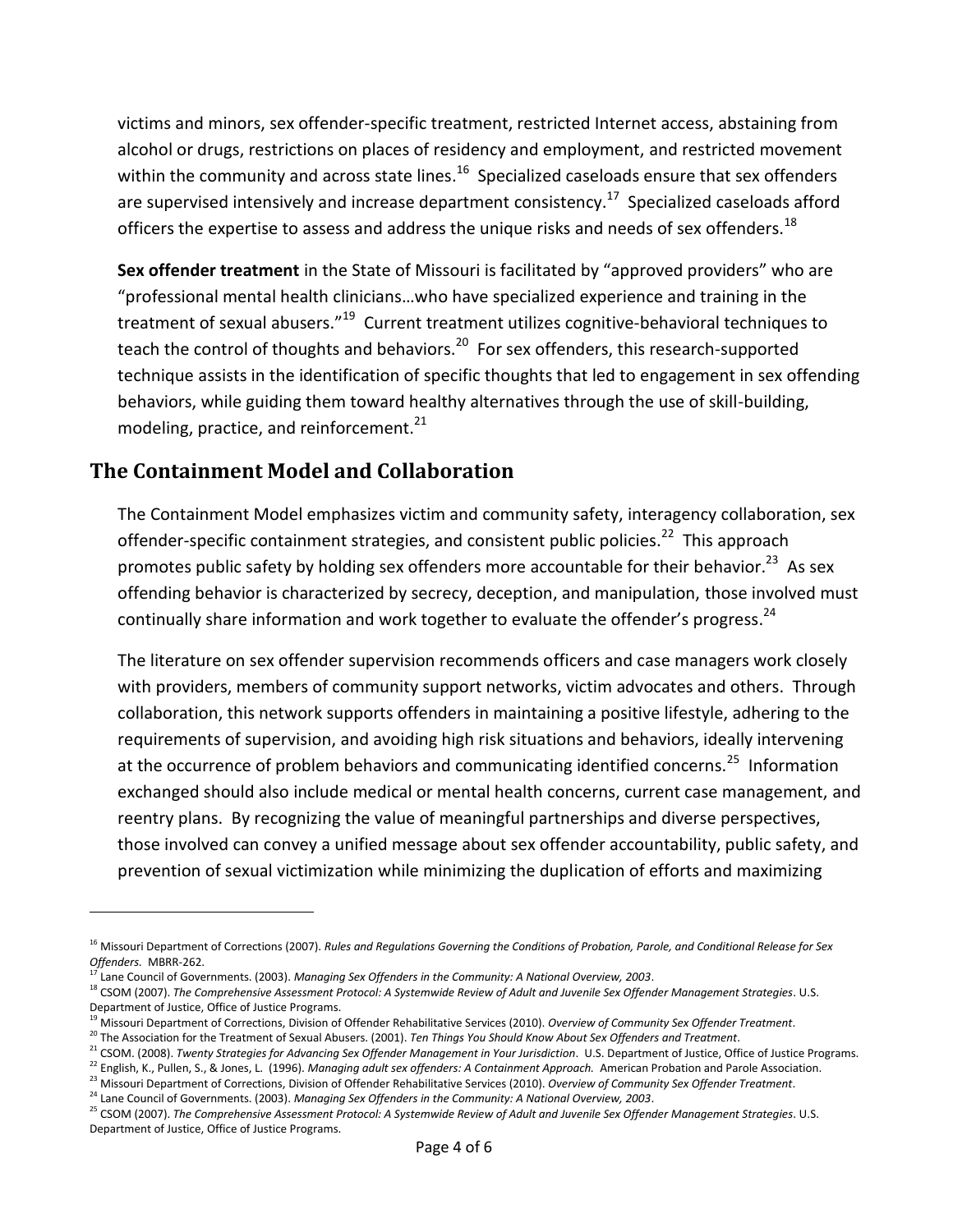existing resources.<sup>26</sup> In summary, network providers ideally assume a positive role in the sex offender's life, hold the offender responsible for the offense, recognize the offender's risk factors, disclose risky behaviors, and willingly discuss identified concerns with the supervision officer.<sup>27</sup>

#### **Other Promising Practices and Reducing Recidivism**

The most responsible and comprehensive approaches focus on the safety and needs of potential and past victims of sexual assault.<sup>28</sup> The Comprehensive Approach to sex offender management is grounded by the principles of victim-centeredness, public education, specialized knowledge and training, collaboration, and evaluation and monitoring, moving beyond the triad of treatment, supervision, and polygraph to include a more extensive sphere of influence. Further, this approach highlights six core components including investigation/ prosecution/ disposition, assessment, supervision, treatment, reentry, and registration/ community notification.<sup>29</sup>

Prosocial influences are a key factor in reducing recidivism in all types of offenders, including sex offenders.<sup>30</sup> A 2004 study of those placed on probation for child molestation found that offenders with strong support from friends and family were less likely to be revoked, and those with strong support systems who were revoked generally lasted on probation longer than those without such support.<sup>31</sup> Open and routine communication with the support networks of sex offenders, including family, employers, mentors, and members of the faith community can provide valuable information and insights into the attitudes and adjustment of sex offenders.<sup>32</sup>

On 04/21/2011, Sex Offender Officers participated in a tour of the Missouri Sex Offender Program at the Farmington Correctional Center and questioned offenders as to what they viewed as obstacles to successful supervision in the community. A common response was lack of financial ability to pay for treatment and its components, i.e. polygraphs, classes for supervised visits pertaining to safety plans. The other stumbling block to success was housing that meets state and federal requirements. Several St. Louis agencies provide much needed financial assistance to indigent offenders. Some agencies were granted funds specifically for sex offenders and their needs, providing wrap around case management services which include stipends for school, treatment funds, employment readiness programs, and transportation, while some agencies were granted funds to assist with polygraphs, transportation and sex offender assessments. Other

 $\overline{a}$ 

<sup>&</sup>lt;sup>26</sup> CSOM. (2008). Twenty Strategies for Advancing Sex Offender Management in Your Jurisdiction. U.S. Department of Justice, Office of Justice Programs. <sup>27</sup> Cumming, G.F, & McGrath, R.J. (2000). "External Supervision: How Can It Increase the Effectiveness of Relapse Prevention?" *Remaking Relapse* 

*Prevention with Sex Offenders: A Sourcebook.* 236-256. Thousand Oaks, CA: Sage Publications.

<sup>28</sup> Lane Council of Governments. (2003). *Managing Sex Offenders in the Community: A National Overview, 2003*.

<sup>29</sup> CSOM (2007). *The Comprehensive Assessment Protocol: A Systemwide Review of Adult and Juvenile Sex Offender Management Strategies*. U.S. Department of Justice, Office of Justice Programs.

<sup>30</sup> Hanson, R.K., Morton, K.E. (2005). "The Characteristics of Persistent Sexual Offenders: A Meta-Analysis of Recidivism Studies". *Journal of Consulting and Clinical Psychology, 73*, 1154-1163.

<sup>31</sup> Daly, R. (2008). *Treatment and Reentry Practices for Sex Offenders: An Overview of States*. Vera Institute of Justice.

<sup>&</sup>lt;sup>32</sup> Bumby, K.M. & Talbout, T.B. (2007). "Treating Juveniles Who Commit Sex Offenses: Historical Approaches, Contemporary Practices, and Future Directions". *Working With Children and Youth Who Sexually Abuse: Taking the Field Forward,* 245-261. Lyme Regis, UK: Russell House.